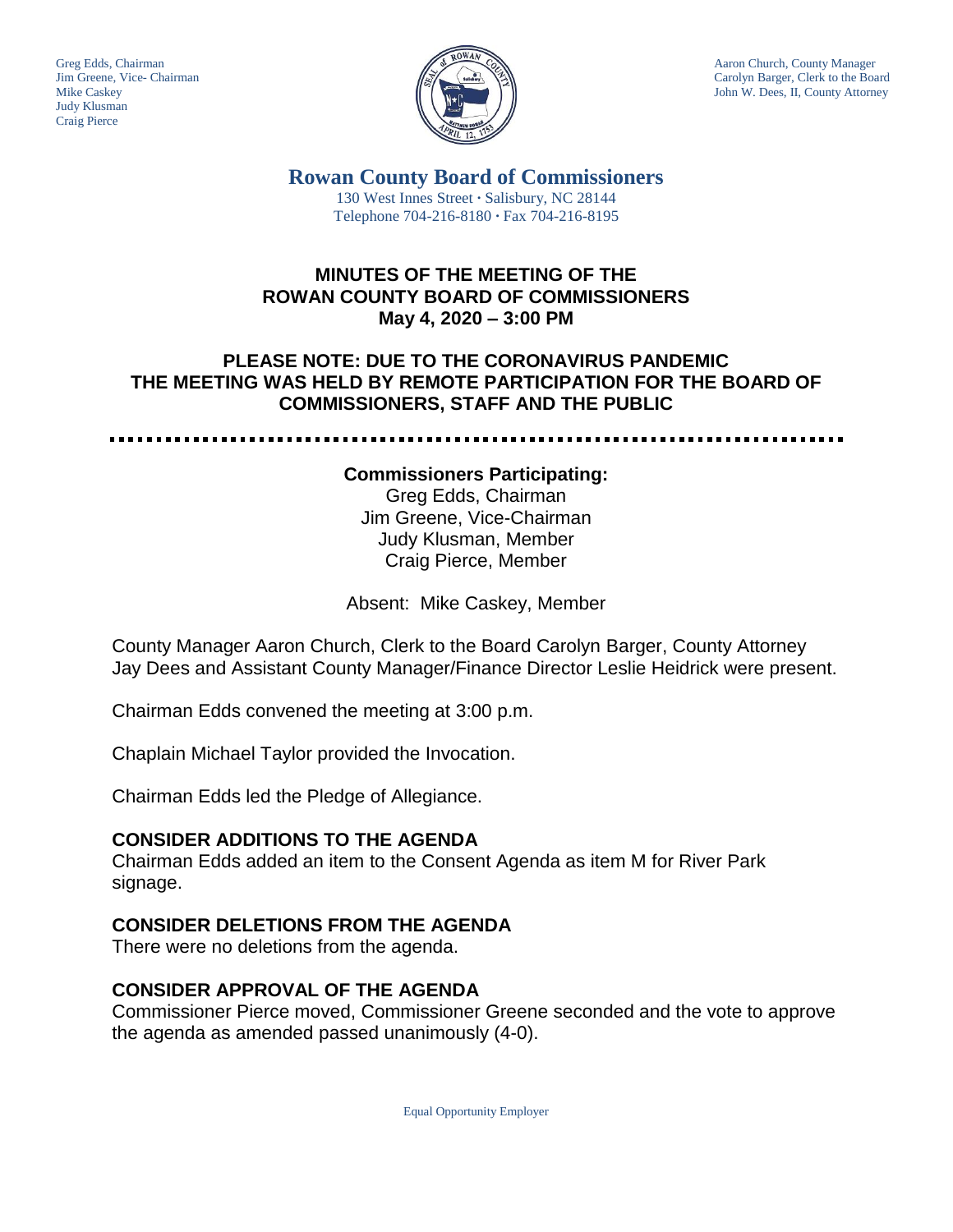## **CONSIDER APPROVAL OF THE MINUTES**

Commissioner Klusman moved, Commissioner Greene seconded and the vote to approve the minutes of the March 30, 2020 and April 20, 2020 Commission Meetings passed unanimously (4-0).

# **1. CONSIDER APPROVAL OF CONSENT AGENDA**

Commissioner Pierce moved approval of the Consent Agenda as amended. The motion was seconded by Commissioner Klusman and passed unanimously (4-0).

The Consent Agenda consisted of the following:

- A. Blanche and Julian Robertson Family Foundation 2020 Grant Award
- B. Juvenile Crime Prevention Council (JCPC) FY 20-21 Funding Recommendation
- C. Family and Youth Services Bureau Grant
- D. Detention Center Food Service Contract
- E. Contract: CSS Environmental
- F. Airport Advisory Board Bylaw Updates
- G. Proposed New Policy 9.20 Communicable Disease Policy
- H. Proposed Revision: 10.3 Emergency Leave, Hiring Freeze, Furlough, and Reduction in Force
- I. Talbert, Bright & Ellington Fee Estimate for Taxiway Rehabilitation Project
- J. Proposed New Policy 6.23 New Employee Relocation Assistance
- K. Request for Public Hearing for 'Project Lake'
- L. Schedule Public Hearing for May 18, 2020 RE: 2020-21 HOME Action Plan
- M. River Park Signage (addition to the agenda)

## **2. PUBLIC COMMENT PERIOD**

Chairman Edds opened the Public Comment Period to entertain comments from any citizens who had either called in or submitted an email request to address the Board via electronic means. With no one wishing to provide comments, Chairman Edds closed the Public Comment Period.

## **3. PUBLIC HEARING FOR FINANCING OF CAPITAL PROJECTS**

Assistant County Manager/Finance Director Leslie Heidrick reported the County had received installment financing proposals for the acquisition of technology and capital improvements for the Kannapolis City School (KCS) System and for the construction of a concession stand at Dan Nicholas Park (DNP). The amount to be financed was \$1.6 million and the term was for approximately five (5) years.

The County received four (4) bids as follows:

|                                           | <b>ESTIMATED TOTAL COST INTEREST RATE</b> |        |
|-------------------------------------------|-------------------------------------------|--------|
| U.S. Bancorp Government Leasing & Finance | \$1.665.847                               | 1.649% |
| <b>BB&amp;T Government Finance</b>        | \$1.680.035                               | 1.870% |
| First Bank                                | \$1,700,410                               | 2.500% |
| <b>First National Bank</b>                | \$1,725,276                               | 3.160% |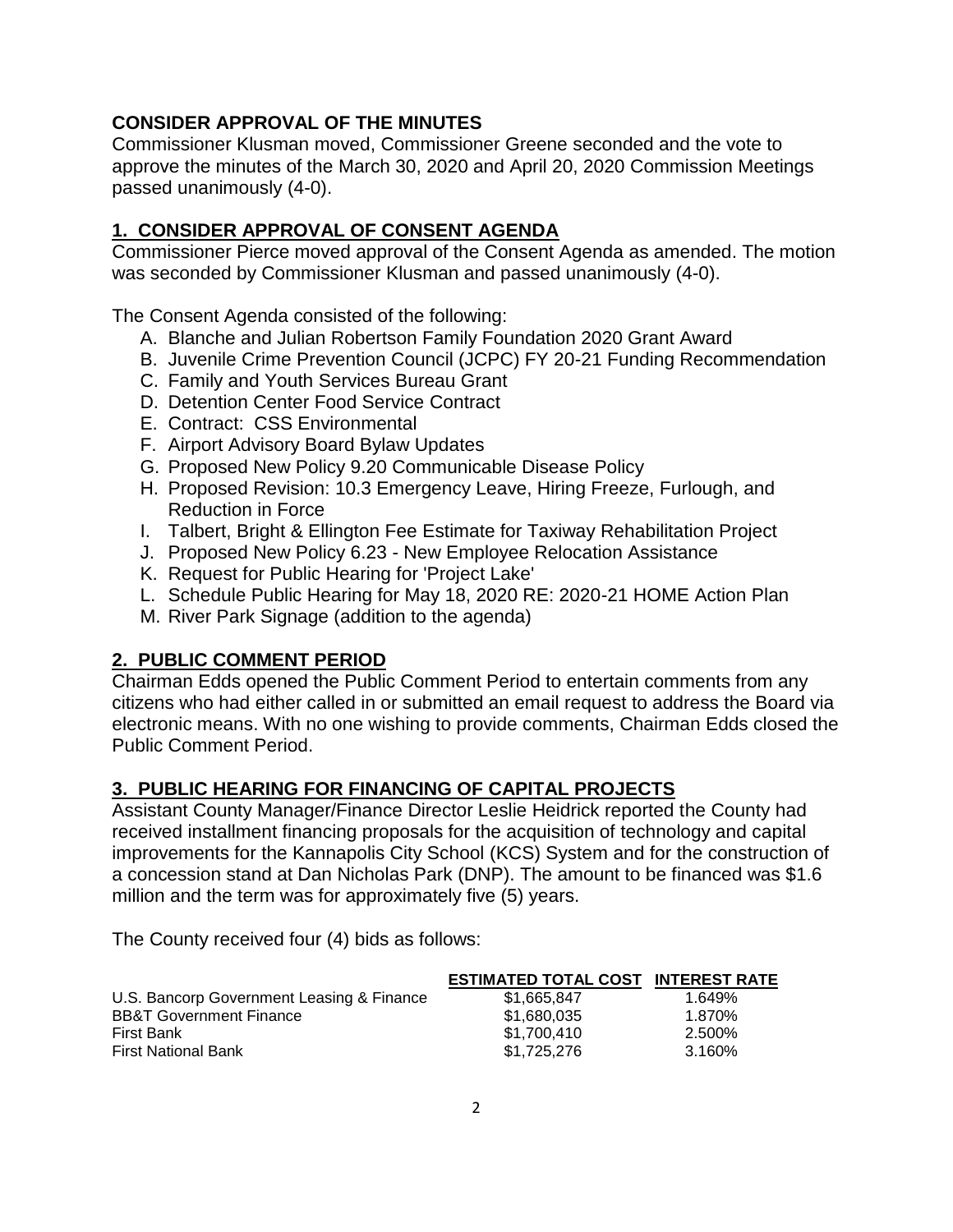The Finance Department recommended acceptance of the low bid received from U.S. Bancorp Government Leasing and Finance, Inc. with an interest rate of 1.649%.

Ms. Heidrick said the Board was asked to conduct the public hearing, approve the Resolution, Declaration, budget amendment and to also authorize the Assistant County Manager/Finance Director to establish an escrow account for the loan proceeds.

Commissioner Pierce inquired as to the debt payment amount and Ms. Heidrick estimated the payment to be approximately \$340,000 annually.

Chairman Edds opened the public hearing to receive citizen input regarding the installment financing. With no callers wishing to address the Board, and no one having submitted concerns via email, Chairman Edds closed the public hearing.

Chairman Edds moved to approve the financing proposal for the acquisition of technology and capital improvements for KCS and the construction of a concession stand at DNP with the low bid of 1.649 % received from U.S. Bancorp Government Leasing and Finance, Inc. The motion was seconded by Commissioner Pierce and passed unanimously (4-0)

Chairman Edds moved to approve the Resolution authorizing the filing of an application for approval of a financing contract authorized by North Carolina General Statute 160A-20 and authorizing execution and deliver of the financing contract. Commissioner Greene seconded and the motion carried unanimously (4-0).

The *Resolution Authorizing the Filing of An Application for Approval of a Financing Contract Authorized by North Carolina General Statute 160A-20 and Authorizing Execution and Delivery of the Financing Contract* was approved as follows:

WHEREAS, Rowan County, North Carolina (the "County") desires to finance the acquisition of technology and capital improvements for the Kannapolis City School System (the "Technology Project") and the construction of a concession stand at Dan Nicholas Park in the County (the "Park Project," and collectively with the Technology Project, the "Project"); and

WHEREAS, the County desires to finance the Project by the use of an installment financing contract authorized under North Carolina General Statutes Chapter 160A, Article 3, Section 20 ("NCGS 160A-20"); and

WHEREAS, the County sent out a request for proposals for installment financing in the amount of approximately \$1,600,000 to various banks relating to the installment financing contract; and WHEREAS, U.S. Bancorp Government Leasing and Finance, Inc. ("US Bancorp") submitted a proposal dated April 22, 2020 (the "USB Proposal"), pursuant to which US Bancorp would enter into an installment financing contract with the County in the amount of approximately \$1,600,000 to finance the Project (the "Contract"), to be secured by a security interest in the Technology Project for the benefit of US Bancorp; and

WHEREAS, as required by NCGS 160A-20, the County caused a notice of public hearing to be published in The Salisbury Post on April 23, 2020, for a public hearing to be held May 4, 2020, with respect to the financing of the Project through an installment financing contract; and

WHEREAS, the Board of Commissioners has this day held such public hearing, as evidenced by the minutes of this meeting; and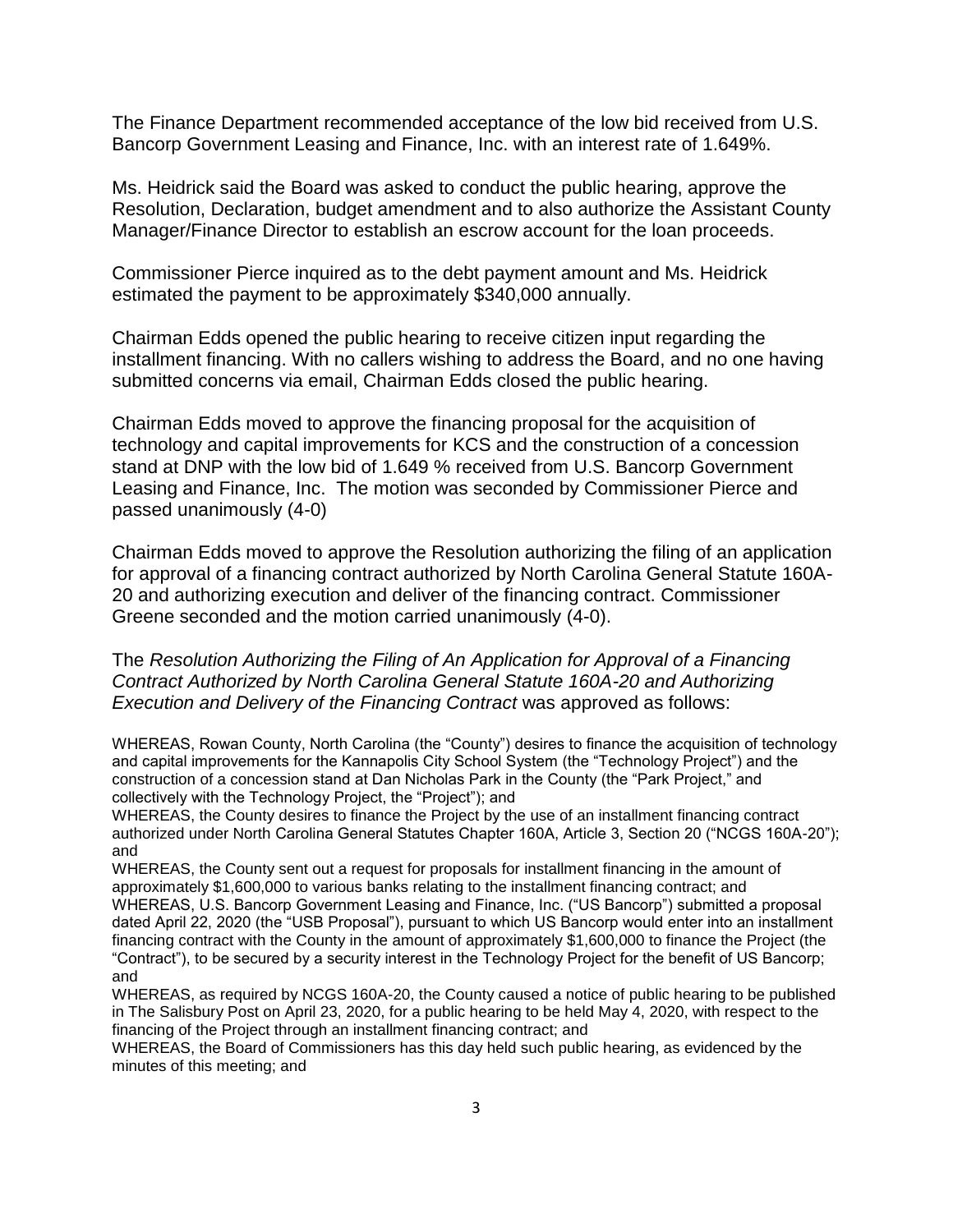WHEREAS, findings of fact by this governing body must be presented to enable the North Carolina Local Government Commission to make its findings of fact set forth in North Carolina General Statute Chapter 159, Article 8, Section 151 prior to approval of the proposed contract.

NOW, THEREFORE, BE IT RESOLVED that the Board of Commissioners of the County, meeting in regular session on the 4th day of May, 2020, declares as follows:

1. The Board of Commissioners has determined that the most advantageous manner of financing the Project is by an installment financing contract pursuant to NCGS 160A-20. In support of thereof, the Board hereby makes the following findings of fact:

a) The proposed contract is necessary or expedient because the Project will provide needed technology equipment and improvements within the Kannapolis City School System and will provide a needed concession stand in Dan Nicholas Park.

b) The proposed contract is preferable to a bond issue for the same purpose because of low fixed costs and favorable interest rates offered through installment contract financing compared to a bond issue. The cost of the proposed undertaking is \$1,600,000 and exceeds the amount that can be prudently raised from currently available appropriations, unappropriated fund balances and non-voted bonds that could be issued by the County in the current fiscal year pursuant to Article V, Section 4, of the North Carolina Constitution.

c) The sums to fall due under the Contract are adequate and not excessive for the proposed purpose based upon estimated costs received from the Kannapolis City School System and the County's architects.

d) The County's debt management procedures and policies are good because they are managed in strict compliance with the law, there have been no defaults on debt service payments and the County is well below its legal debt margin.

e) No increase in property taxes will be necessary to meet the sums falling due under the proposed contract.

f) The County is not in default in any of its debt service obligations.

g) The attorney for the County has rendered an opinion that the proposed Project is authorized by law and is a purpose for which public funds may be expended pursuant to the Constitution and laws of North Carolina.

2. Pursuant to NCGS 160A-20, the County is hereby authorized to finance the Project by entering into an installment financing contract and such other document as may be required to create a security interest in some or all of the property financed to secure repayment of the financing.

3. The County Manager, the Assistant County Manager/Finance Director and other appropriate officers of the County are hereby authorized and directed to file an application with the Local Government Commission for its approval of the financing of the Project in the amount of \$1,600,000, and to work with the Kannapolis City School System and its staff as to the implementation of the Technology Project, and the actions of the County Manager, the Assistant County Manager/Finance Director and other officers of the County in connection therewith are hereby approved and confirmed.

4. The Board hereby accepts the USB Proposal, and authorizes and directs the County Manager and the Assistant County Manager/Finance Director, or either of them, to execute, acknowledge and deliver the Contract on behalf of the County, with such changes and modifications as the person executing and delivering such instruments on behalf of the County shall find acceptable. The Clerk is hereby authorized to affix the official seal of Rowan County, North Carolina to the Contract and to attest the same.

5. Each of the County Manager and the Assistant County Manager/Finance Director is authorized and directed to execute and deliver any and all papers, instruments, agreements, tax certificates, opinions, certificates, affidavits and other documents, and to do or cause to be done any and all other acts and things necessary or proper for carrying out this Resolution or the Contract.

6. All other acts of the Board and the officers of the County which are in conformity with the purposes and intent of this Resolution, and in furtherance of the financing of the Project, are hereby ratified, approved and confirmed.

This Resolution is effective upon its adoption this 4th day of May, 2020.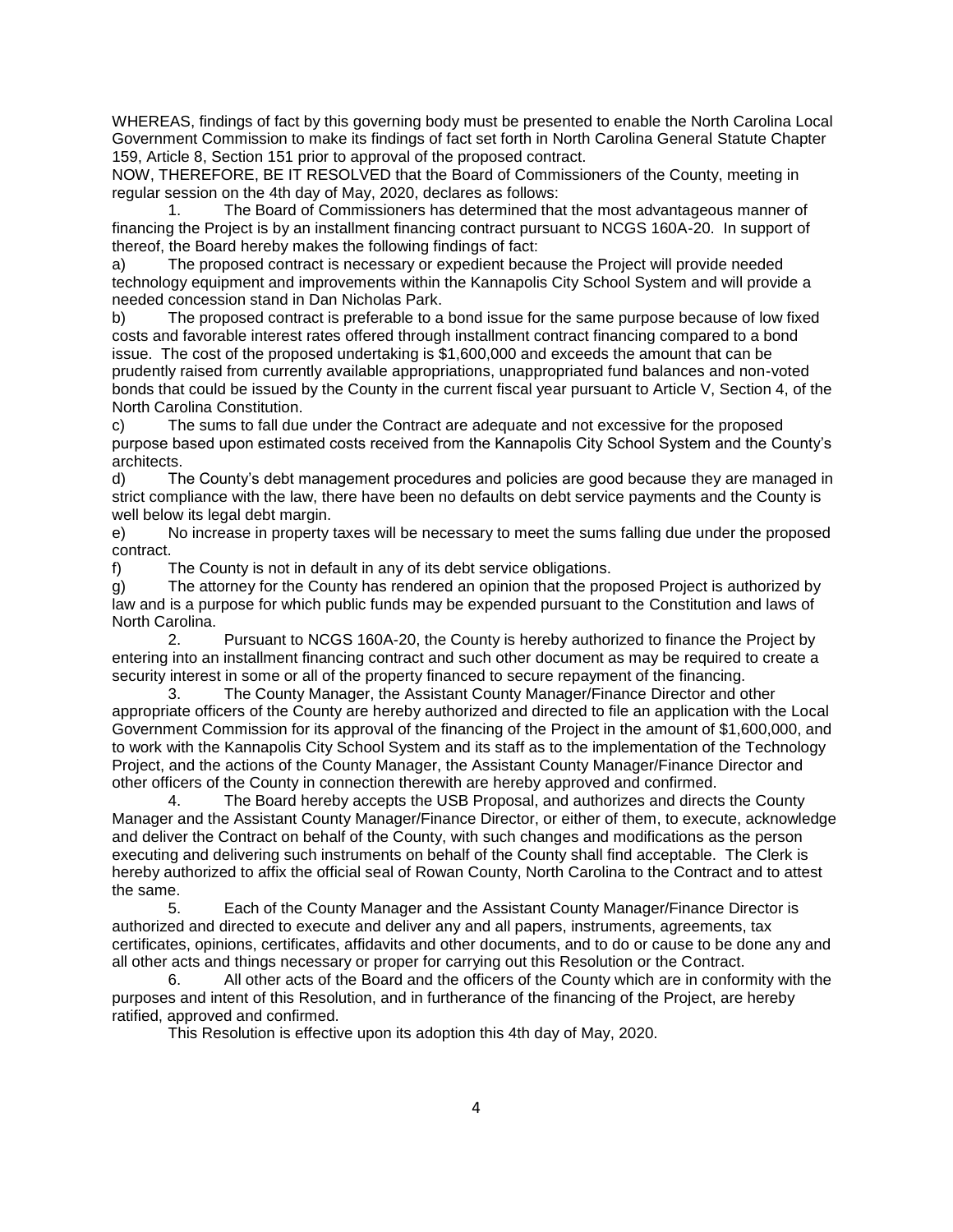Chairman Edds moved to authorize the Assistant County Manager/Finance Director to establish an escrow account for the loan proceeds. The motion was seconded by Commissioner Klusman and passed unanimously (4-0).

Chairman Edds moved, Commissioner Klusman seconded and the vote to approve the Declaration of official intent to reimburse expenditures passed unanimously (4-0).

#### *The Declaration of Official Intent to Reimburse Expenditures* was approved as follows:

WHEREAS, Rowan County, North Carolina (the "County") intends to provide financing for certain capital improvements for the Kannapolis City School System, including but not limited to improvements to existing school facilities (the "School Project");

WHEREAS, the County intends to provide financing for certain capital improvements for the County's park facilities (the "Park Project");

WHEREAS, the County has advanced and/or will advance its own funds to pay expenditures relating to the School Project and the Park Project, may borrow funds on a short-term taxable or tax-exempt basis in order to pay such expenditures or may enter into contracts obligating third parties to make certain expenditures relating to the Project (the "Original Expenditures") prior to incurring indebtedness and to receive reimbursement for such Original Expenditures from proceeds of tax-exempt bonds or taxable debt, or both;

NOW, THEREFORE, BE IT RESOLVED that the Board of Commissioners of the County, meeting in regular session on the 4<sup>th</sup> day of May, 2020, does hereby declare as follows:

1. The County intends to utilize the proceeds of tax-exempt indebtedness or to incur other debt, to pay the costs of the School Project in an amount not currently expected to exceed \$1,000,000.

2. The County intends to utilize the proceeds of tax-exempt indebtedness or to incur other debt, to pay the costs of the Park Project in an amount not currently expected to exceed \$600,000.

3. The County intends that the adoption of this resolution be its declaration of official intent pursuant to Treasury Regulations Section 1.150-2, or any successor or substitute Treasury Regulations which may be promulgated hereafter, and is intended to expressly declare the County's intention to reimburse itself for the Original Expenditures heretofore paid or to be paid by the County, such reimbursement to be made with the proceeds of indebtedness to be incurred by the County.

4. All Original Expenditures to be reimbursed by the County, except to the extent permitted by applicable Treasury Regulations, were paid no more than 60 days prior to, or will be paid on or after the date of, this declaration of official intent. The County understands that such reimbursements must occur not later than 18 months after the later of (i) the date the Original Expenditure was paid; or (ii) the date the Project is placed in service or abandoned, but in no event more than three years after the Original Expenditure was paid.

5. This resolution will take effect immediately upon its passage.

Commissioner Klusman moved approval of the budget amendment followed by a second from Commissioner Pierce. The motion carried unanimously (4-0).

#### **4. PROCLAMATION - SHIELD-A-BADGE WITH PRAYER**

Chairman Edds expressed appreciation for Chaplain Michael Taylor and what the community does for emergency workers, the Sheriff and law enforcement. Chairman Edds read the Proclamation as follows:

WHEREAS, the Shield-A-Badge With Prayer program works to affirm the commitment of Rowan County Law Enforcement Officers and encourages citizen awareness and appreciation for these officers; and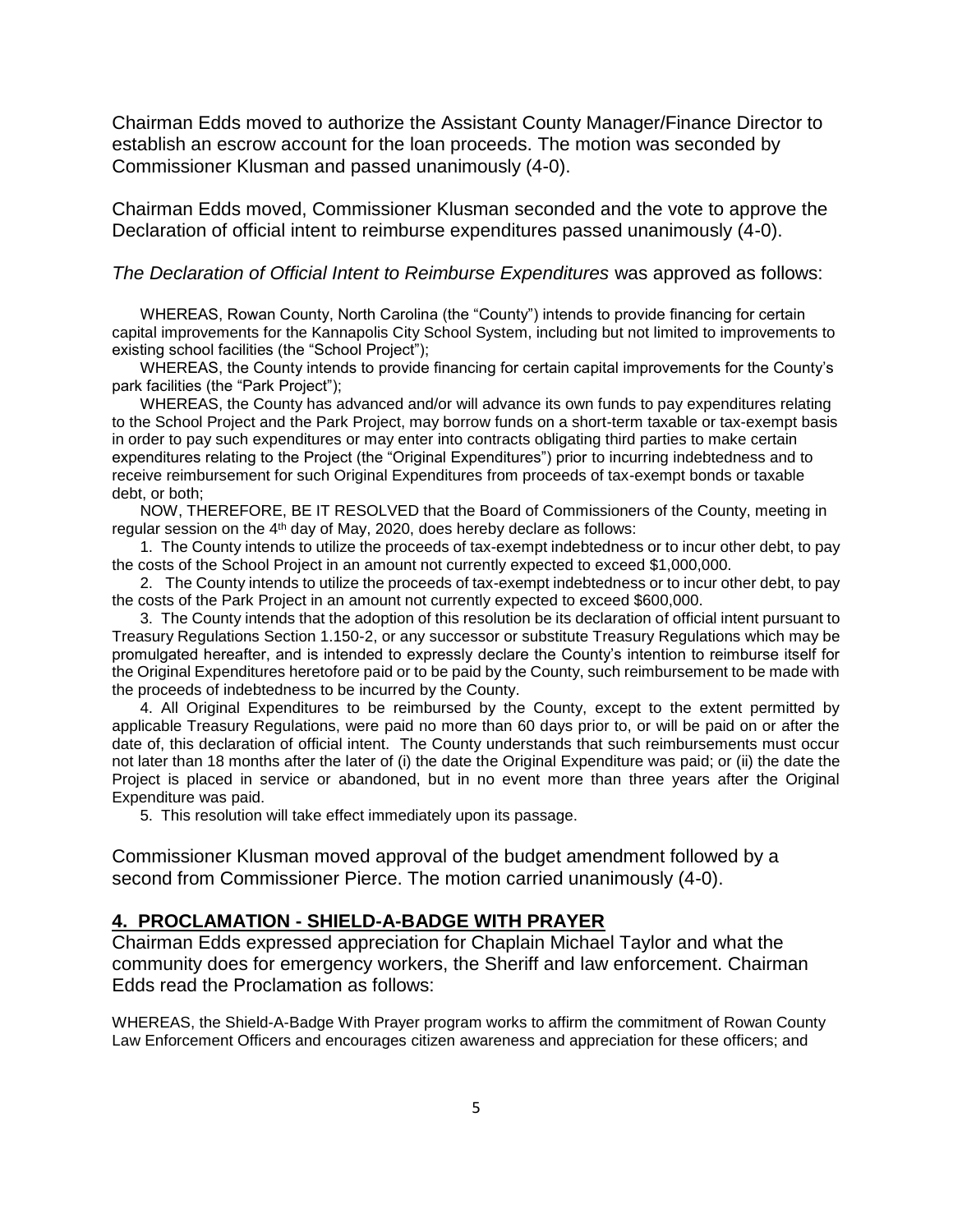WHEREAS, the program invites citizens to commit to pray for an officer every day for one year and to send birthday cards and notes of thanks to these officers; and

WHEREAS, through the generosity of individuals, businesses and churches that have donated services and fundraisers, 10,500 Bibles, 3,700 Shield-A-Badge Bible Promise Books and 11,000 New Testaments have been purchased to be given away; and

WHEREAS, the Shield-A-Badge With Prayer program began in 1995 in Rowan County, by Chaplain Michael Taylor and has begun to expand statewide, reaching out to other counties, municipalities, colleges, hospitals, correctional facilities, 911 communicators, probations officers, animal control officers, state highway patrol troopers, fire departments, Clerk of Court employees, magistrates, judges, District Attorney's Office, County Commissioners, sheriffs, and attorneys; and

WHEREAS, through the dedication and travels of Chaplain Taylor, counties from across the state are receiving encouragement and training for chaplains.

NOW, THEREFORE BE IT PROCLAIMED that the Rowan County Board of Commissioners does hereby establish the month of May as Shield-A-Badge With Prayer Awareness Month.

Chairman Edds moved approval of the Proclamation as read followed by a second from Commissioner Pierce. The motion passed unanimously (4-0).

#### **5. PROCLAMATION - LAW ENFORCEMENT WEEK**

Chairman Edds said Commissioner Caskey (who is also a Charlotte-Mecklenburg Police Officer) would normally be called upon to read the Proclamation for Law Enforcement Week. Chairman Edds stated Commissioner Caskey was currently serving with the National Guard.

Commissioner Klusman read the Proclamation as follows:

WHEREAS, in 1962, President John F. Kennedy signed a Presidential Proclamation that set aside May 15<sup>th</sup> as National Peace Officers' Memorial Day and the week of May 10-16 as National Police Week; and WHEREAS, the members of all the law enforcements agencies in Rowan County play an essential role in safeguarding the rights and freedoms of all our citizens; and

WHEREAS, it is important that all citizens know and understand the duties, responsibilities, hazards and sacrifices of their law enforcement agencies; and

WHEREAS, members of our law enforcement agencies recognize their duty to serve the people by safeguarding life and property, by protecting them against violence and disorder, and by protecting the innocent against deception and the weak against oppression; and

WHEREAS, law enforcement officers, past and present, have faithfully and loyally rendered a dedicated service to this County and have established for themselves an enviable and enduring reputation to preserving the rights and security of all citizens.

THEREFORE, BE IT PROCLAIMED that the Rowan County Board of Commissioners does hereby proclaim May 10-16, 2020 as LAW ENFORCEMENT WEEK.

NOW, THEREFORE BE IT FURTHER PROCLAIMED that the Rowan County Board of Commissioners calls upon all citizens of Rowan County to observe May 13, 2020 as PEACE OFFICERS' MEMORIAL DAY in honor of those law enforcement officers who, through their courageous deeds, have made the ultimate sacrifice in service to their community or have become disabled in the performance of duty, and let us recognize and pay respect to the survivors of our fallen heroes.

Commissioner Klusman moved approval of the Proclamation as read. The motion was seconded by Commissioner Pierce and passed unanimously (4-0).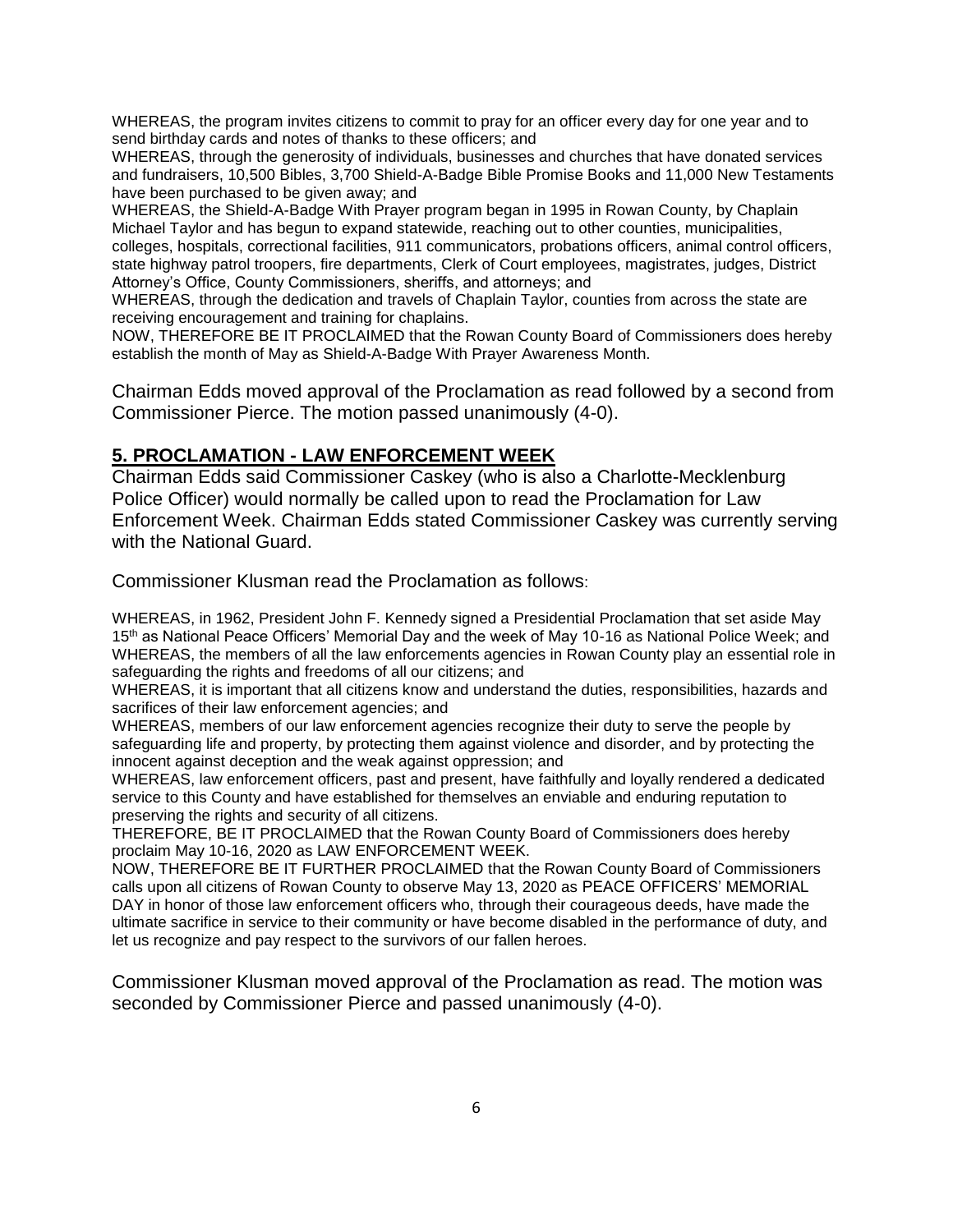## **6. RECOMMENDATION TO IMPLEMENT A HIRING FREEZE**

According to the information in the agenda packet, as a result of the economic impact of the COVID-19 Pandemic, and in an effort to maintain a balance of satisfactory service to the citizens and employees of Rowan County, County Manager Aaron Church recommended implementation of an immediate hiring freeze. Department Directors would be able to petition for exceptions to the hiring freeze. Consideration would be given for positions that were critical to citizen and employee personal health and safety; compliance with federal, State and local laws and regulations; and delivery of essential County services.

Before the discussion began, Mr. Church provided a brief presentation to highlight the how the COVID-19 Pandemic would impact the budget.

Commissioner Pierce asked if those who were retiring would be replaced. Mr. Church noted the language in the agenda packet stated all positions would be frozen and not filled unless there was an exception made. The County Manager would be authorized to make exceptions.

Commissioner Pierce recalled that previous County Manager, Gary Page, had helped develop an early retirement program around seven (7) years ago. Commissioner Pierce asked if the County could look at the program to see whether it would be feasible to offer an early retirement option to eligible employees. Mr. Church responded that he had not looked at the program but he could do so.

Commissioner Klusman agreed with Commissioner Pierce's suggestion.

Commissioner Pierce added that the County did not want to force people to retire; however, there were employees who continued to work for the benefit of health insurance. Commissioner Pierce said staff could check into whether it would be more cost-effective for the County to opt to pay for those employees' insurance as opposed to paying their salary.

Mr. Church restated staff had not looked into the suggestion but could.

Mr. Church said if approved, the hiring freeze would go into effect. Mr. Church said the freeze did not necessarily mean the County would be eliminating positions right now; however, it was a measure to put in place in case the economy did not improve or became worse than projected.

Chairman Edds also agreed Commissioner Pierce had made a good suggestion. Chairman Edds asked Mr. Church which tool he would use first as he moved through the stages of making cuts. Mr. Church responded he would implement the hiring freeze first.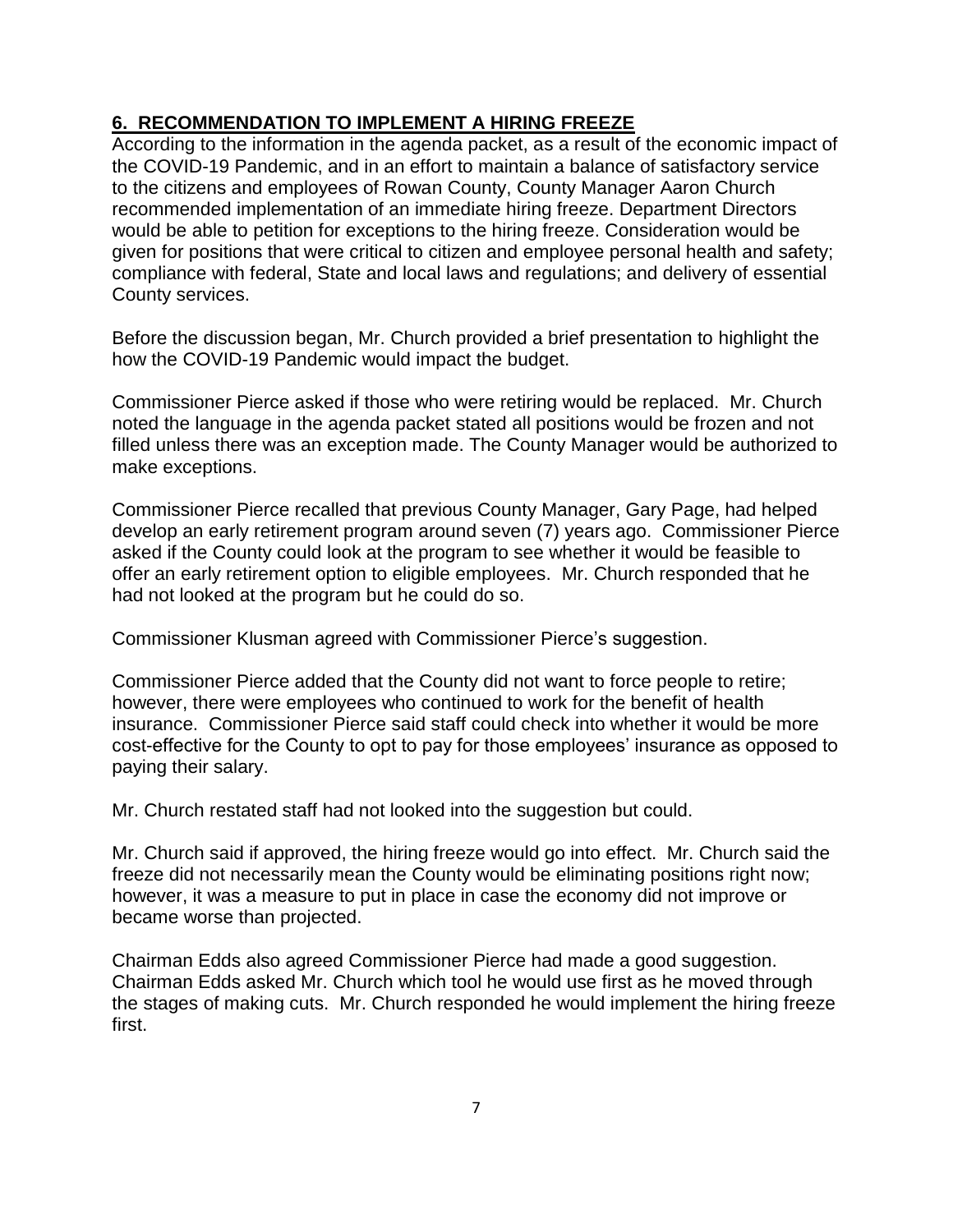Chairman Edds inquired as to the next step and Mr. Church asked Human Resources Director Kelly Natoli to speak regarding the policy and how it affected employees.

Ms. Natoli said the County had a Reduction in Force (RIF) Policy it was required to follow and the Policy was substantially equivalent to the State Human Resources Act. Ms. Natoli said the RIF had specific steps that would be followed and she discussed which steps would be taken and in which order. Ms. Natoli continued by saying the first step would be to reduce temporary and non-benefitted part time positions. The remainder of the RIF would be looked at on case-by-case basis in accordance with the guidelines. Ms. Natoli highlighted portions of the guidelines and considerations that would be given.

Commissioner Greene mentioned that the County had planned to bring Rowan Transit System (RTS) in-house and he asked if those plans would be affected by the transition. Mr. Church responded that bringing RTS in-house was to occur in the next budget year and the County expected the change would reduce the cost of the program.

Commissioner Greene moved to approve the implementation of the County Manager's hiring freeze. The motion was seconded by Commissioner Klusman.

Commissioner Pierce said once the hiring freeze was implemented, he would like to see the Board consider looking at the early retirement program. Commissioner Pierce said the program had been very successful the last time it was offered. Commissioner Pierce said there had been a tremendous savings to the County, while also allowing other employees to move up at lesser salaries. Commissioner Pierce said he would like for the Board to examine how the program would look.

Commissioner Klusman agreed with Commissioner Pierce and felt the program should be researched now so when the time came, the Board would know which direction to take. Commissioner Klusman said her experience in the Legislature also had seen tremendous savings with a similar program.

Chairman Edds asked Mr. Church if the research could be done. Mr. Church responded that staff would certainly look into the program and provide the information to the Board.

Upon being put to a vote, the motion on the floor passed unanimously (4-0).

#### **7. CONSIDER APPROVAL OF BUDGET AMENDMENTS**

Finance Director Leslie Heidrick presented the following budget amendments for the Board's consideration:

- Health Department To disperse funds awarded from Delta Dental \$5,000
- Finance To budget Watershed Restoration Project funds offered to Rowan County Soil & Water, under the Hurricane Florence Emergency Response Act - \$19,000